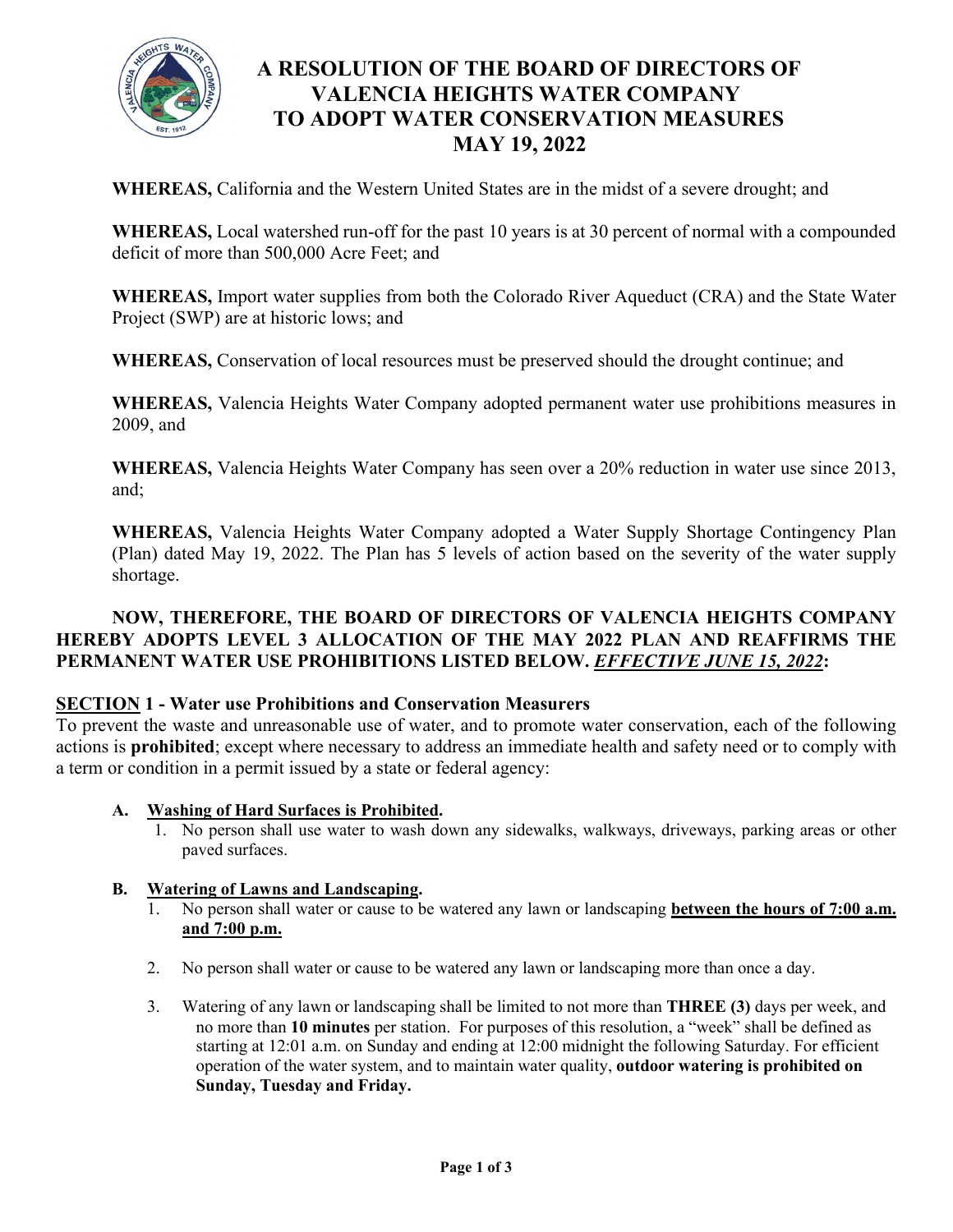- 4. No person shall water or cause to be watered any lawn or landscaping to such an extent that runoff into adjoining streets, parking lots, alleys, and gutters occurs due to incorrectly directed and/or maintained sprinklers or excessive watering.
- 5. No watering of lawns or landscaping shall occur within 48 hours after a measurable rain event.
- **C. Water Leaks.** It shall be the duty of all persons to inspect all hoses, faucets, sprinkling systems and other plumbing fixtures for leaks. The Company shall promptly notify any customer when the Company becomes aware of a suspected leak at the customer's property; and the customer shall, thereafter, promptly investigate the source of water loss, and **repair the leak within 72 hours**.
- **D. Washing Vehicles.** No motor vehicle, boat, trailer, or other type of mobile equipment may be washed, except at a commercial carwash, unless such vehicle is washed by using a hand-held bucket or water-hose equipped with an automatic shutoff nozzle. No person shall leave a water hose running and unattended while washing a vehicle or at any other time, in accordance with this Resolution.
- **E. Public Eating Places.** No restaurant, cafeteria, café, or other public place, where food is sold or served, shall serve drinking water to any customer unless specifically requested to do so by such customer.
- **F. Motels.** Any operator of a motel or other temporary residential facility must provide guests with the option of choosing not to have towels and linens laundered daily. Such an operator must prominently display notice of that option in the guests' rooms.
- **G. Decorative Fountains.** No person shall use water to clean, fill, or maintain levels in decorative fountains, ponds, lakes, or other similar aesthetic structures unless such water flows through a recirculating system.
- **H. Water Efficient Landscaping.** Customers are encouraged to install water efficient landscaping, plants and irrigation systems.

### **SECTION 2 - ENFORCEMENT - AUTHORITY TO IMPOSE FINES**

The Company will use any means available to enforce the conservation measures including the daily monitoring of the Company's "smart meters".

The Company will issue a **Notice of Violation** by mail and/or personal delivery at least seven (7) days before taking enforcement action. Such notice will describe the date and violation observed by Company staff, along with the date by which the corrective action must be taken.

Pursuant to the mandate set forth in the State Water Resources Control Board's emergency water use regulations, violation of any water conservation measure established under this Resolution shall be subject to the following penalties:

- 1. **First Violation:** The Company will issue a written notice of non-compliance, to be delivered by mail and/or personal delivery that sets forth the particular violation.
- 2. **Second Violation:** For a second violation within 15 days, the Company will issue a second written notice of non-compliance to be delivered by mail and/or personal delivery that sets forth the particular violation; and impose a monetary fine of an amount not to exceed one hundred dollars (\$100.00).
- 3. **Third Violations:** For a third violation within 30 days, the Company will impose a monetary fine, not to exceed two hundred dollars (\$200.00).